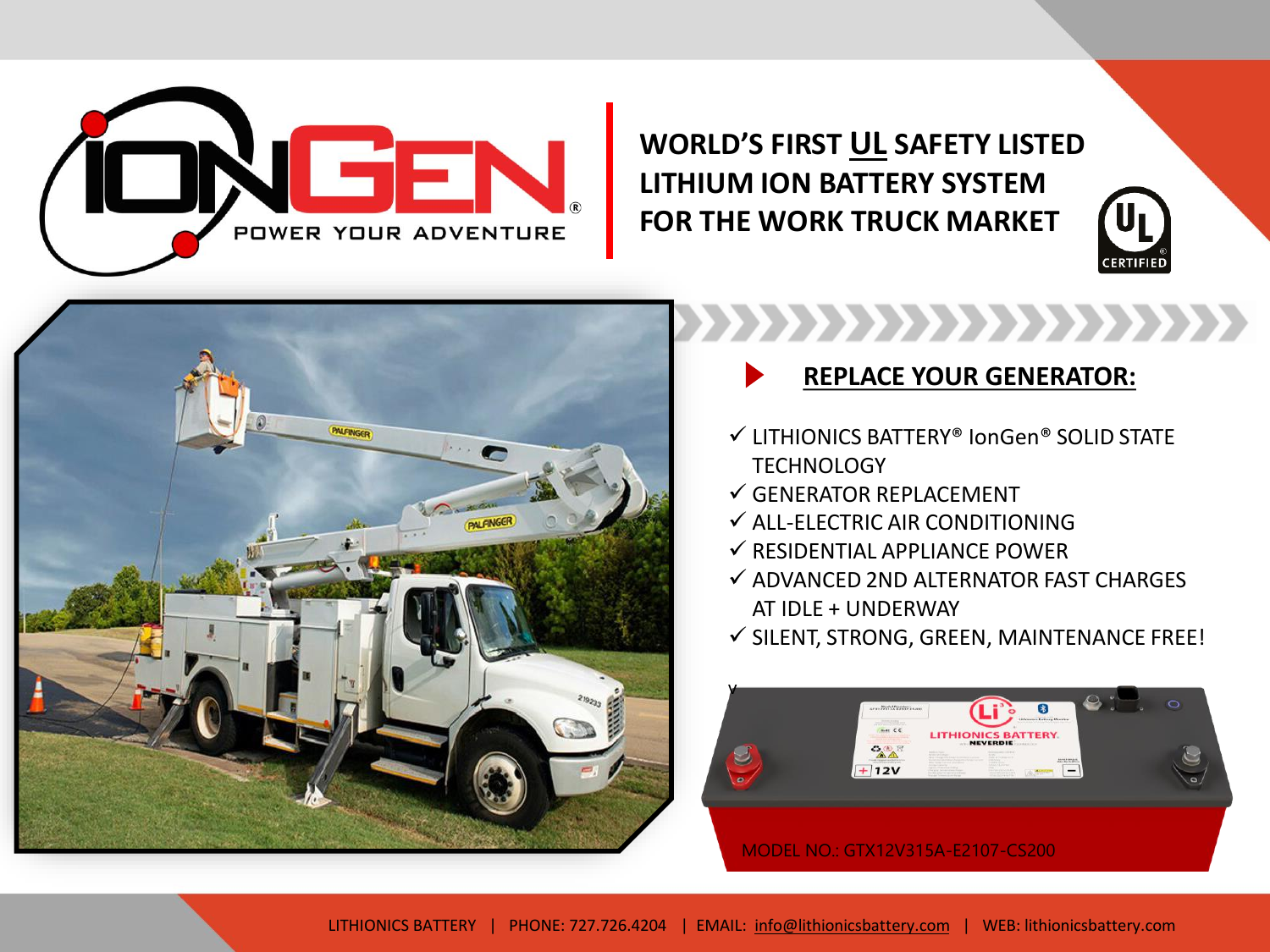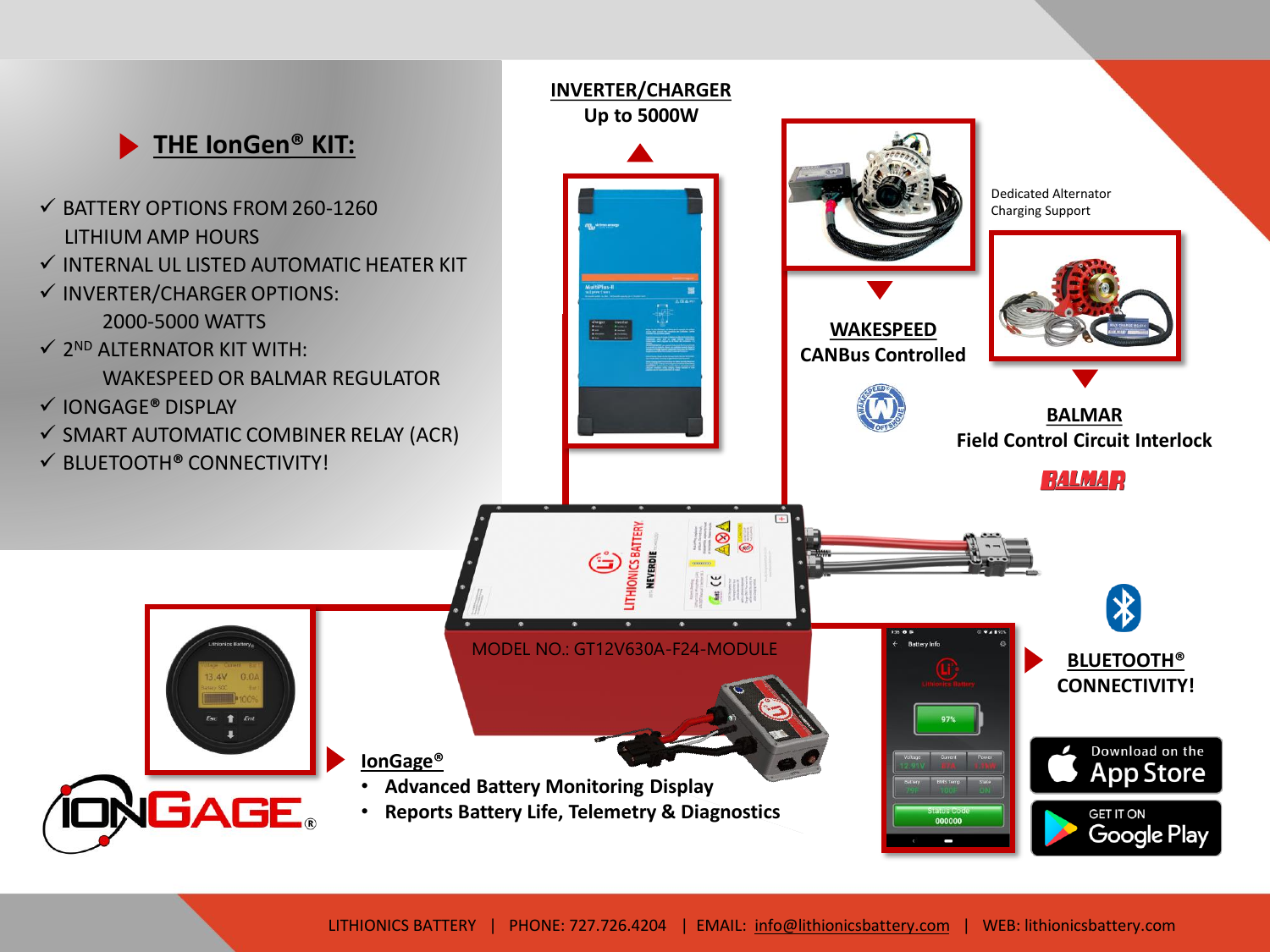

Unlock the power of energy independence wherever you are, no matter what you are doing! To learn more about the IonGen**®** System, contact Lithionics Battery®.